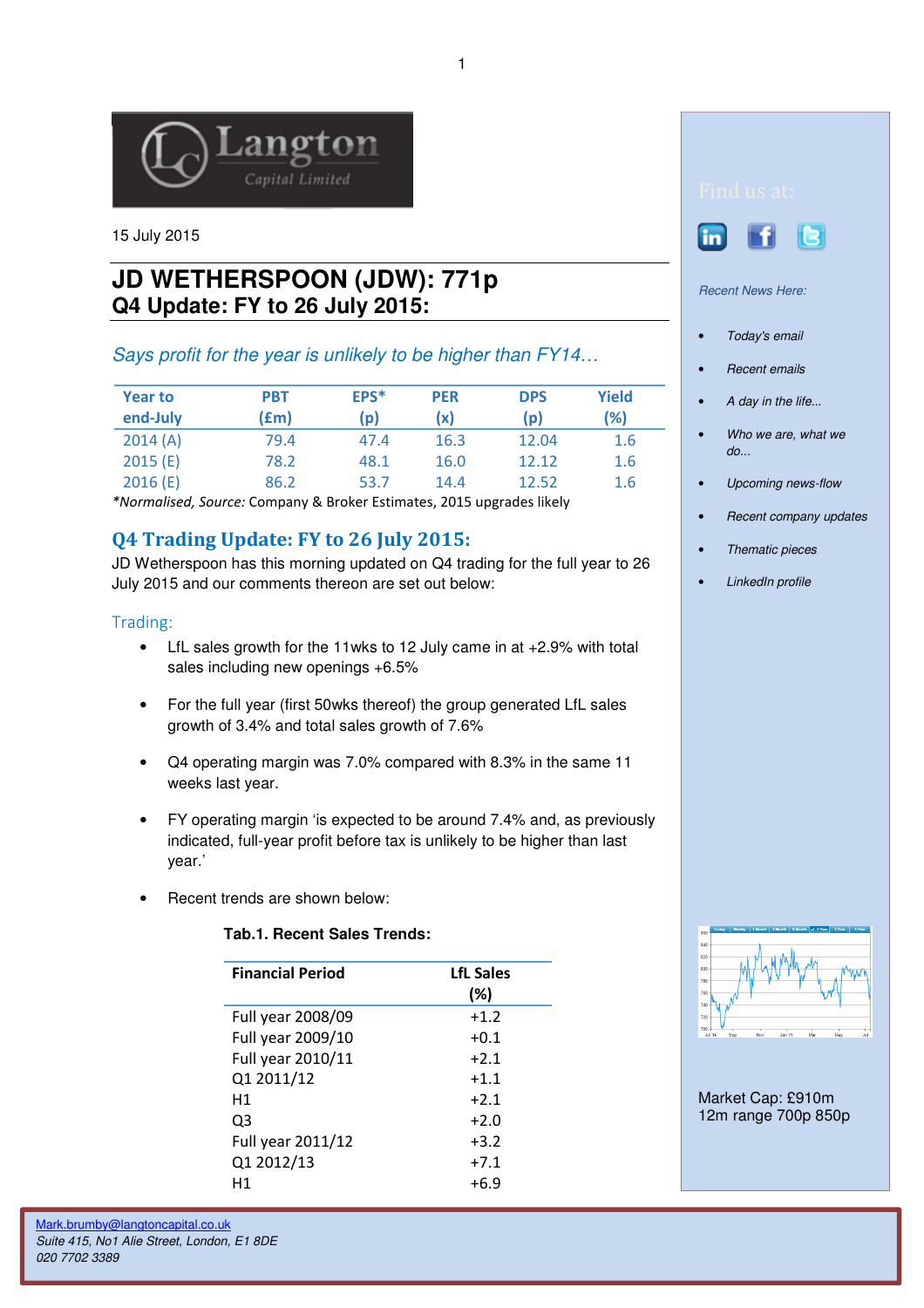| Q3                | $+6.3$ |
|-------------------|--------|
| Full year 2012/13 | $+5.3$ |
| Q1                | $+3.7$ |
| Q2 (first 12w)    | $+6.7$ |
| Η1                | $+5.2$ |
| Q3                | $+6.2$ |
| Full year 2013/14 | $+5.5$ |
| First 6w 2014/15  | $+6.3$ |
| Q1                | $+6.3$ |
| Q2 (12w)          | $+2.8$ |
| Η1                | $+4.5$ |
| First 6wks H2     | $+1.6$ |
| 13wks to 26 April | $+1.7$ |
| 39wks to 26 April | $+3.6$ |
| 11wks to 12 July  | $+2.9$ |
| 50wks to 12 July  | $+3.4$ |
|                   |        |

Source: Company Reports

### Balance Sheet & Other:

- JDW says it has opened 26 new pubs and disposed of 6 since the start of the financial year.
- It adds 'we have 9 pubs under development and, in line with our last update, intend to open around 30 pubs in the current financial year.'
- The group comments 'it is our present intention to open between 20 and 30 pubs in the next financial year and we have recently announced our intention to sell 20 pubs which no longer fit our requirements.'
- JDW bought back 1,621,163 shares, at a total cost of £12.5m during the financial year
- The group says 'in our preliminary results announcement we intend to provide an update on impairment provisions' but it adds 'the Company remains in a sound financial position.'

### Company Comment & Outlook:

- Re the trading outlook, JDW Chairman Tim Martin comments 'the recent government announcement regarding the "living wage" adds considerable uncertainty to future financial projections in the pub industry.'
- He says staff costs in supermarkets are around 10p per pint whilst in pubs they are 75p meaning that the Living Wage will impact the on-trade more significantly
- Mr Martin calls for a levelling of the playing field with regard to VAT and says that 'pubs contribute around 40% of sales as taxes of one kind or another and are important generators of jobs.' He adds 'capricious initiatives by the government, widening the financial disparity between pubs and supermarkets, will threaten the future of many more pubs.'
- Re the outlook, JDW comments 'at this early stage, a number of factors likely to influence our trading performance next year are difficult to quantify.'
- The economy is performing better but Mr Martin says 'less favourable aspects include heightened competition from supermarkets and restaurant groups, and increased staff, repairs, bar and food costs.'